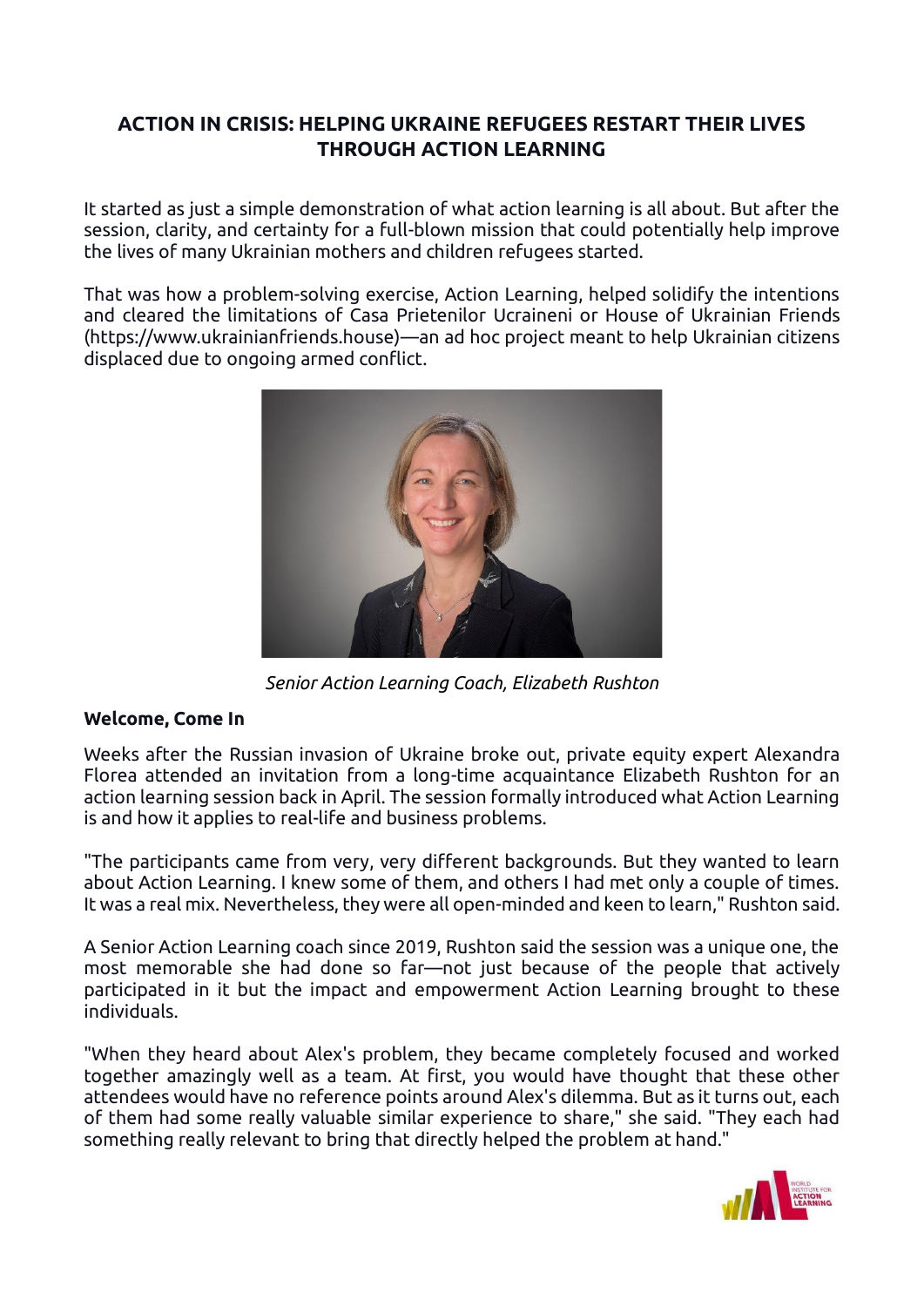Hence, right after the session, the idea of how to further improve the operations of Casa Prietenilor Ucraineni or House of Ukrainian Friends was introduced and implemented, allowing the mission to focus on its core purpose entirely.

## **Action After the Learning**

An unincorporated non-profit association of individuals collaborating to manage a special housing facility, Casa Prietenilor Ucraineni is dedicated to providing temporary shelter to Ukrainian mothers and children seeking refuge in the neighboring country of Romania.



*House of Ukrainian Friends in Romania*

"The House of Ukrainian Friends started as an ad hoc initiative I helped organize together with some of my former colleagues. We were all keen to help mothers and children escaping the war into Romania and who need a place to stay for a few months," Florea said. "When I attended the Action Learning session with Liz, we had already raised about \$75,000 for the project. We now have over \$100,000, which will allow us to host our guest families for up to six months—but as the situation keeps evolving, they may need support for longer."

Strategically located in the most convenient and safe area for the refugees near the Ukraine-Romania border, the House of Ukrainian Friends has started welcoming displaced families to its doors and provided them with complete amenities and food provisions.

However, the Action Learning session with Rushton steered the mission to a clearer and more straightforward path.

"Although I am the only one who got to attend the session with Liz, it helped us identify how we could truly provide a solution to one of our problems while managing the project. The solution is to focus on just providing temporary and transitional pension house rather than trying to give all kinds of support that these individuals might need."

Coming off from the Action Learning session, the mission is meant to be temporary--a limited but impact solution with a simple and singular purpose. Nevertheless, it was all that was immediately needed during a time of crisis.

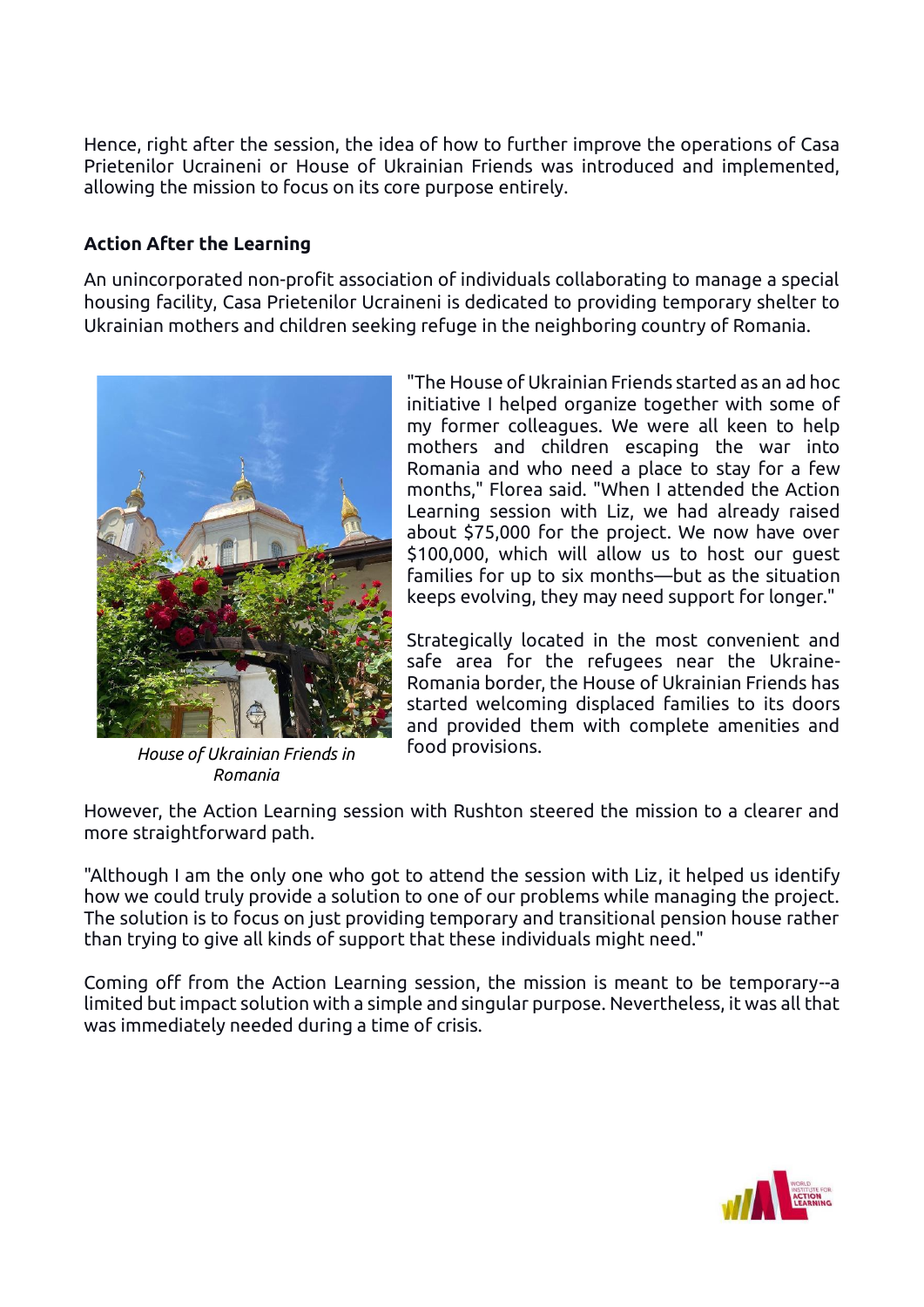"As we are not a formal organization but a group of volunteers, there are no formal roles. But we are all in this together, so we all contribute to most aspects of the initiative," Florea said.

For Rushton, guiding the team on how to go about the solution they came up with was as just important as the actual problem-solving.

"We know that the guests will have a lot of needs beyond food and boarding. Hence, beyond those, it is important for the people involved to pledge to each other not to allow mission creep to happen," she shared.

*Private Equity Expert & House of Ukrainian Friends founder, Alexandra Florea*

She added that while almost everyone involved in the project lives far away from the project location, the team members all recognize the huge responsibility of this mission.

## **Correlative Change**

While the refugees are the main beneficiary of this mission, both Rushton and Florea acknowledge that Action Learning has served them more than they could ever imagine.

As an expert and coach for years now, Rushton is not a stranger to the benefits of Action Learning. But the one she ran for the group with Florea was a life-changing one—both literally and figuratively.

"I get a lot of energy from running Action Learning sessions. Getting the opportunity to spread the word about Action Learning empowers me. That is what Action Learning has been for me for the past years. For this particular session, however, it was a real reminder that when you give people the opportunity to contribute, they often surprise you and know things you don't expect," Rushton said.

Meanwhile, as a participant, Action Learning became that catalyst for Florea to change her leadership and problem-solving approach.

"This is my first Action Learning, and I need to look into it more. But I was blown away by its power when the only thing you can bring into the session is a question. It completely changes the dynamics of the conversation and the way you think about the conversation," Florea said. "It wasn't only the tone of the conversation that changed, but also the quality of the information being shared and the quality of the personal insights."

More than anything else, the Action Learning session was an exceptional leadership and personal learning experience for Florea.

"Action Learning taught me to focus on what was most important in the mission that we started, and that was focusing on the core needs first and then worrying about what else we can do for refugees after," she added.